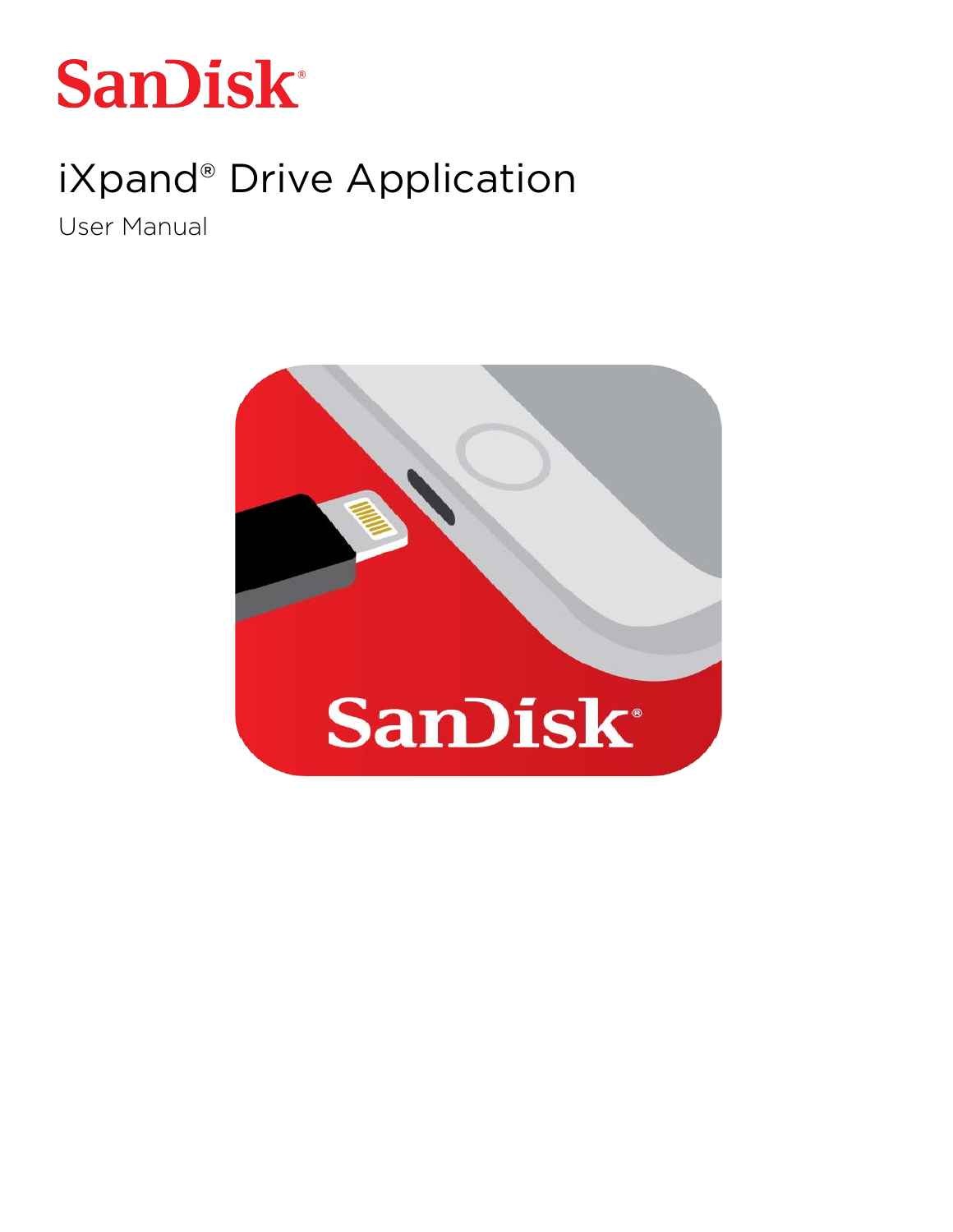# Accessing Support

- For technical support visit: sandisk.com
- Contact technical support in the United States: 1-866-436-1032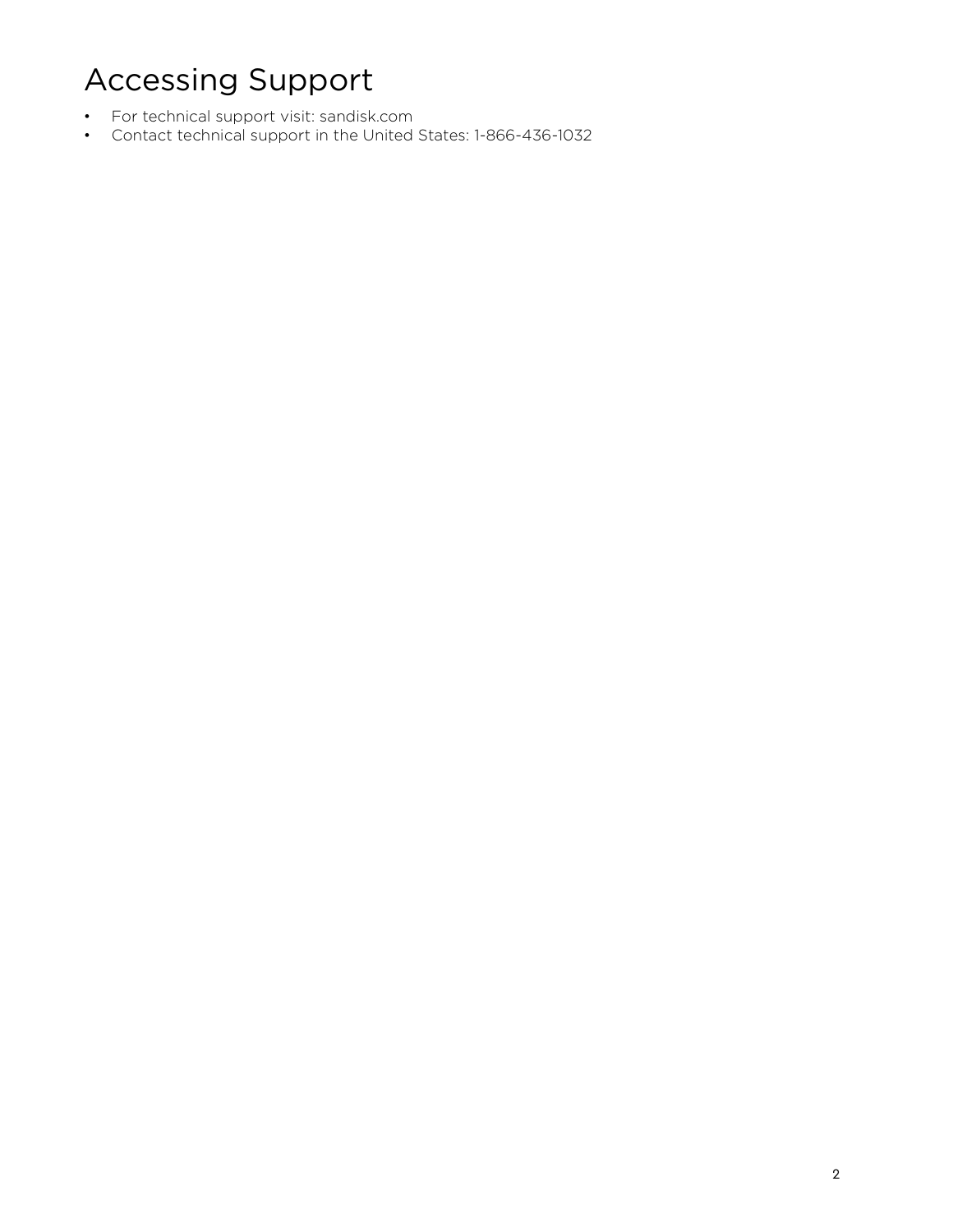#### TABLE OF CONTENTS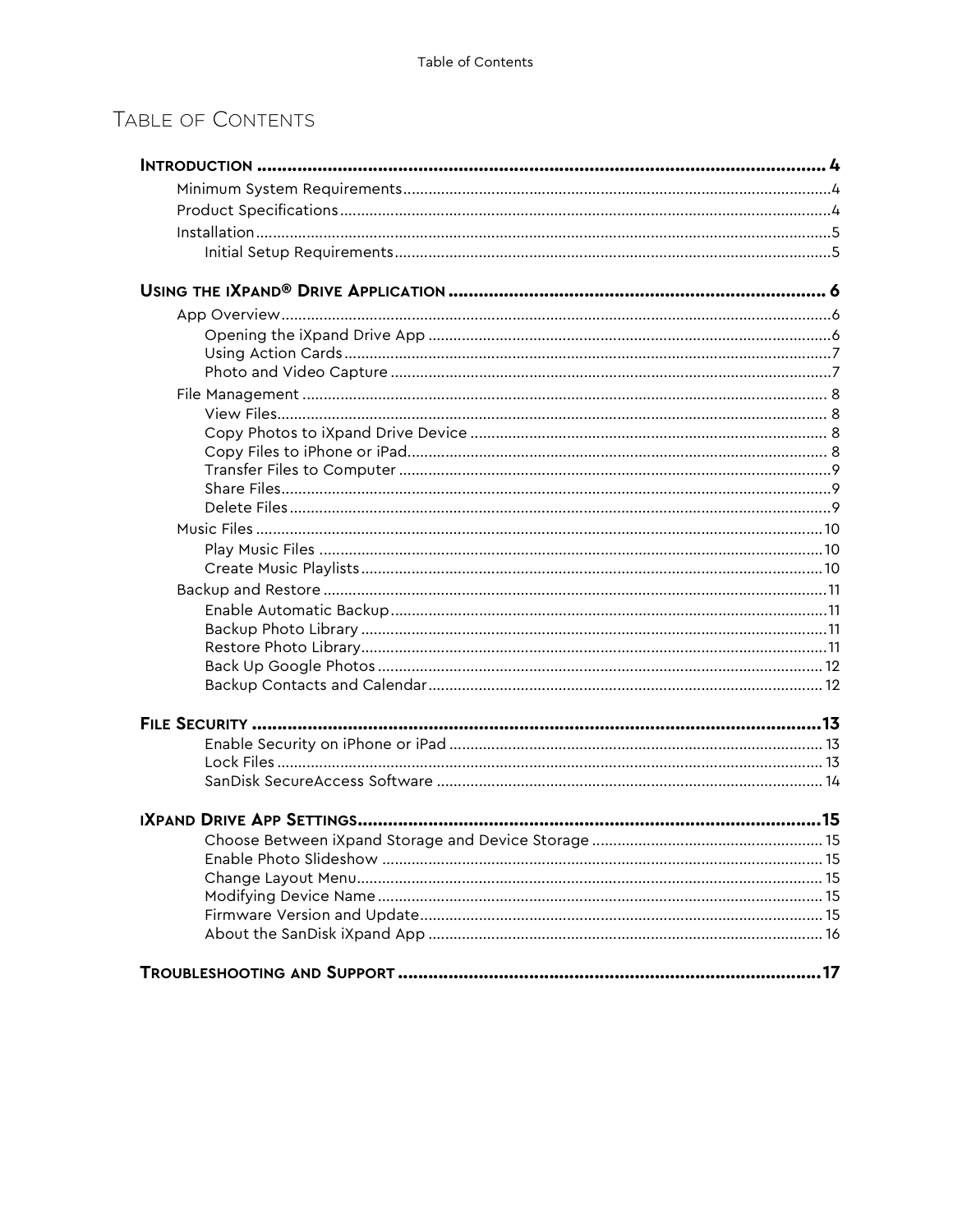# <span id="page-3-0"></span>Introduction

- **Minimum System Requirements**
- **Product Specifications**
- Installation

## <span id="page-3-1"></span>Minimum System Requirements

The iXpand® Drive App is compatible with the following Windows®, macOS, and iOS operating systems.

| <b>Windows</b> | macOS / OS X              | ios      |
|----------------|---------------------------|----------|
| Windows 10     | OS X 10.8 Mountain Lion   | $iOS$ 11 |
| Windows 8.1+   | OS X 10.9 Mavericks       | iOS12    |
| Windows 7      | OS X 10.10 Yosemite       |          |
| Windows Vista  | OS X 10.11 El Capitan     |          |
|                | macOS 10.12 - Sierra      |          |
|                | macOS 10.13 - High Sierra |          |
|                | macOS 10.14 - Mojave      |          |

*Table 1-1. Operating System Compatibility* 

For more information and additional compatibility list, visit URL: sandisk.com/support/ixpandcompatibility

# <span id="page-3-2"></span>Product Specifications

The iXpand Drive App supports the following formats for photos and videos. Additionally, the music feature combines stored music files on the iXpand Flash Drive along with your iTunes® Library for easy access.

| Table 1-2. Supported Photo, Video, and Music Formats |  |  |
|------------------------------------------------------|--|--|
|                                                      |  |  |

| <b>Photo</b> | BMP, TIF, TIFF, JPG, PNG, GIF, XBM, ICO, TGA     |
|--------------|--------------------------------------------------|
| <b>Video</b> | WMV, AVI, MKV, MP4, MOV, FLV, MPG, RMVB, M4V. TS |
| <b>Music</b> | MP3, AIF, WAV, AIFF, M4A, WMA, AAC, OGG, FLAC    |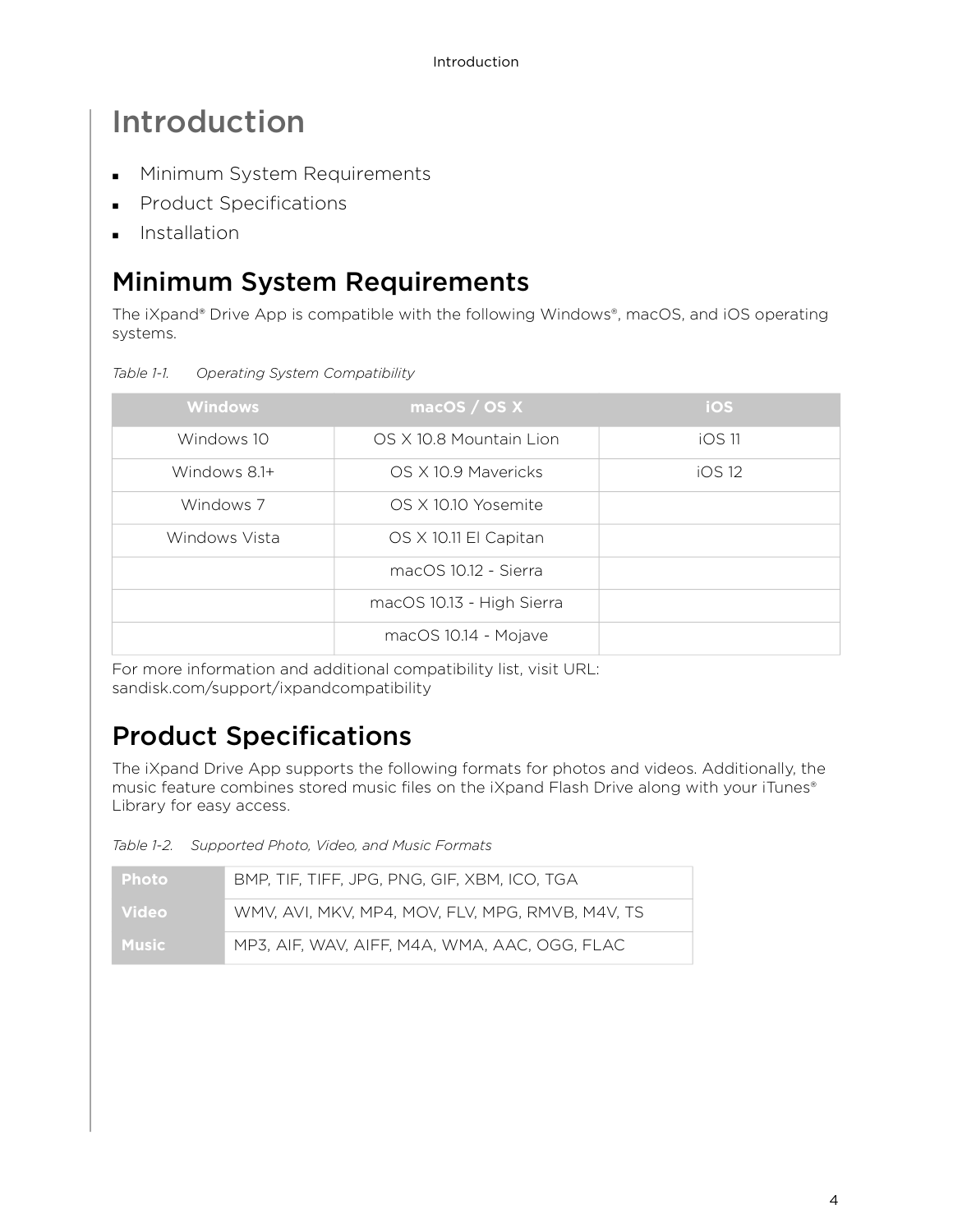## <span id="page-4-0"></span>Installation

To install the iXpand Drive App, continue with the followings steps:

- 1. Connect the iPhone or iPad device to the Internet.
- 2. On the iPhone or iPad home screen, find and tap on the **App Store**.
- 3. Located at the bottom of the screen, tap on **Search**.
- 4. In the search field, type **iXpand Drive** and tap **Search**.
- 5. Locate the SanDisk iXpand Drive app icon and tap on **Install**.

*Figure 1-1. iXpand Drive App Icon*



#### <span id="page-4-1"></span>Initial Setup Requirements

Initial setup requires a mobile device with a compatible operating system and Internet access.

Note, an iOS device and with iCloud Photo Library Sync enabled may take longer than usual during the initial backup process. To avoid additional data charges, upload data over a Wi-Fi® connection.

To disable cellular data use from the SanDisk iXpand Drive app, proceed with the following steps:

- 1. On the mobile device, tap the **Settings** icon.
- 2. Tap on **Cellular**.
- 3. Locate **iXpand Flash Drive** app.
- 4. Toggle switch to **Disable**.

Additionally, backup times can be shortened when disabling iCloud Sync from the iPhone and re-enabling iCloud Sync after a successful backup.

To disable iCloud Sync, proceed with the following steps:

- 1. On the mobile device, tap the **Settings** icon.
- 2. Tap on **Apple ID, iCloud, iTunes & App Store** menu.
- 3. Tap on **iCloud**.
- 4. Tap on the **Photos** menu and toggle iCloud Photo Library to **Off**.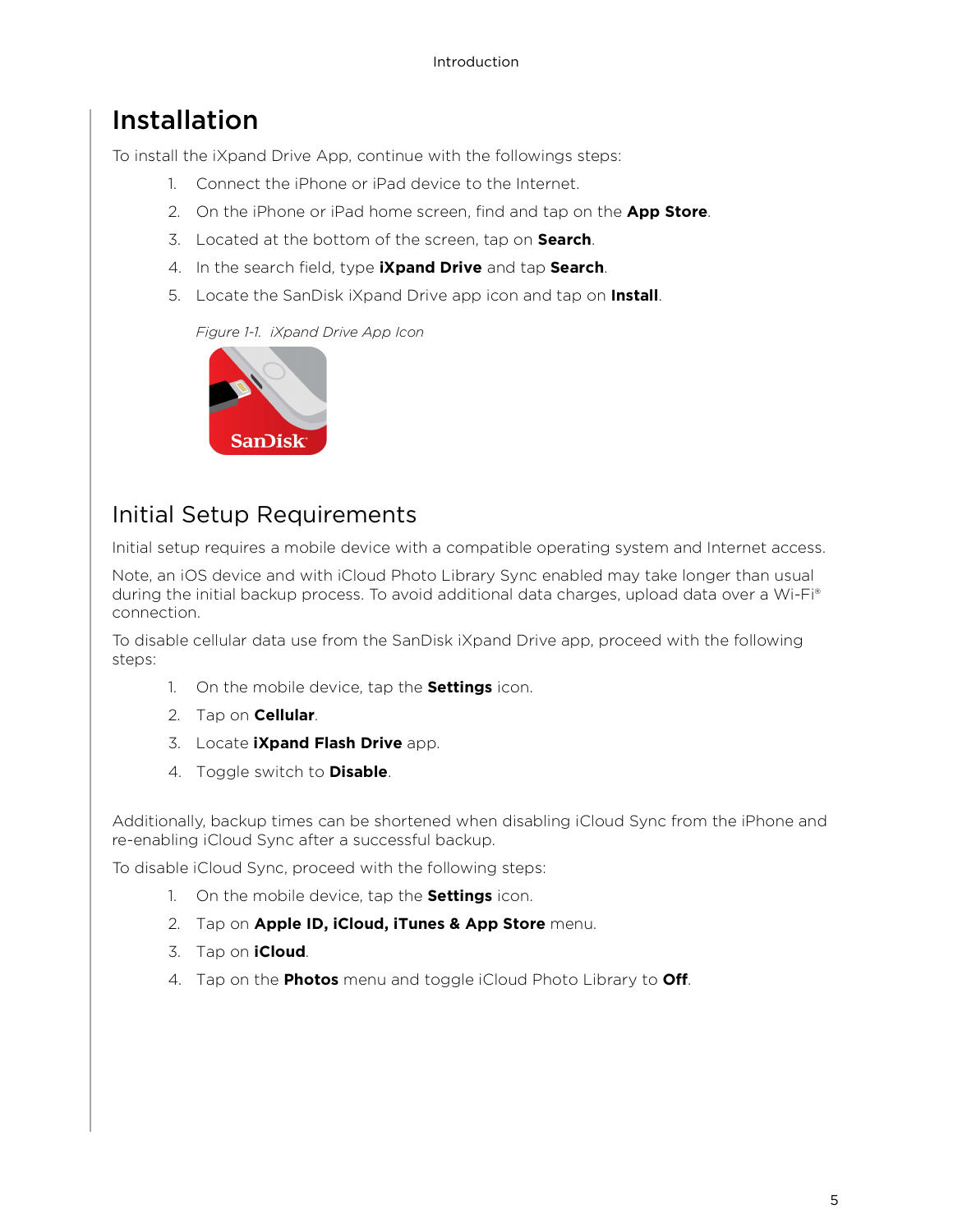# <span id="page-5-0"></span>Using the iXpand® Drive Application

The perfect companion to any iPhone or iPad, the SanDisk iXpand® Drive App makes it easy to manage photos, videos, and music directly from various SanDisk iXpand flash drives.

The application also works together with password-protection software to help keep your sensitive files secure across all devices. Take all the photos and videos you want - with the iXpand Drive App you're always ready to take more.

# <span id="page-5-1"></span>App Overview





The iXpand Drive App offers simple navigation through the home screen, allowing quick access to main tasks and features, such as:

- **Copy Files**
- View Files
- Back Up and Restore Files

#### <span id="page-5-2"></span>Opening the iXpand Drive App

To open the iXpand Drive App, use the following steps:

- 1. Tap on the **SanDisk iXpand Drive App** icon.
- 2. Accept the SanDisk License Agreement.

Note: This step is only applicable when the SanDisk iXpand Drive App is first used. Additionally, the SanDisk License Agreement must be accepted before using the SanDisk iXpand Drive Application.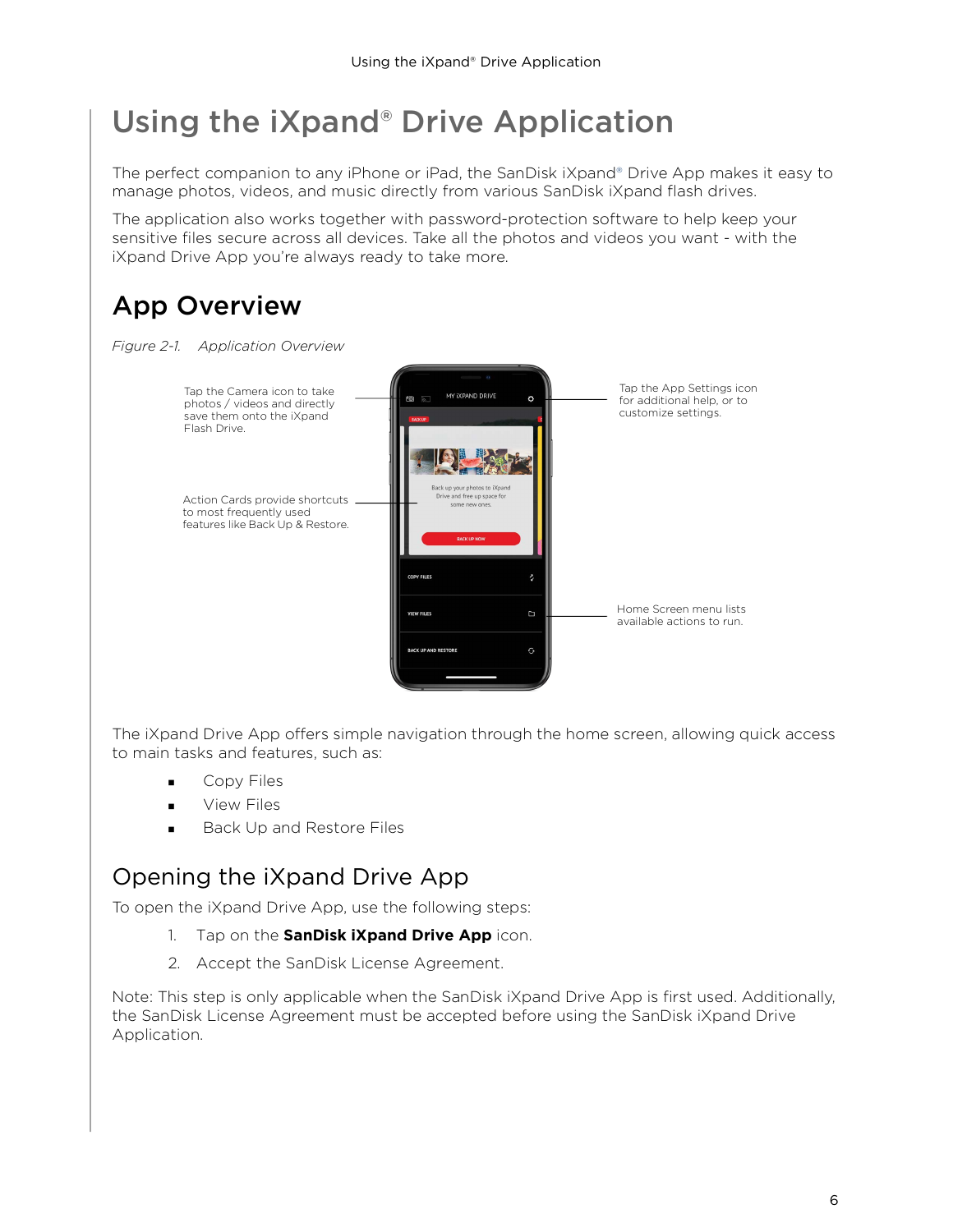### <span id="page-6-0"></span>Using Action Cards

Action Cards provide quick access to tasks, such as connecting to Google Photos™ accounts, updating the iXpand Flash Drive, and viewing the remaining space of the internal memory on an iPhone, iPad, or iXpand Flash Drive.

To access Action Cards, proceed with the following steps:

#### 1. Open the **SanDisk iXpand Drive App**.

2. View available Action Cards on the home screen.

A list of available actions and descriptions are found below in Table 1-3.

#### *Table 2-1. Action Card Descriptions*

| <b>Action</b>                           | <b>Description</b>                   |
|-----------------------------------------|--------------------------------------|
| Tap                                     | Run highlighted action.              |
| Swipe Up                                | Dismiss a quick action card.         |
| Swipe Down, Tap Reset All Cards         | Reset all quick action cards.        |
| Swipe Down, Tap Get Last Dismissed Card | Bring back last deleted action card. |

#### <span id="page-6-1"></span>Photo and Video Capture

To capture photos and videos using the iXpand Drive App, proceed with the following steps:

- 1. Open the **SanDisk iXpand Drive App**.
- 2. On the home screen, then tap on the **Camera** icon located at the top left corner.
- 3. In capture mode, the following options are available:

#### *Table 2-2. Photo and Video Capture Options*

| <b>Button / Icon</b> | <b>Description</b>                              |
|----------------------|-------------------------------------------------|
| Camera Shutter       | Tap to take a picture or begin video recording. |
| Timer (On/Off)       | Tap to set a timer to begin photo capture.      |
| Front-facing Camera  | Tap to switch to front-facing camera mode.      |
| View Images          | Tap view photos taken.                          |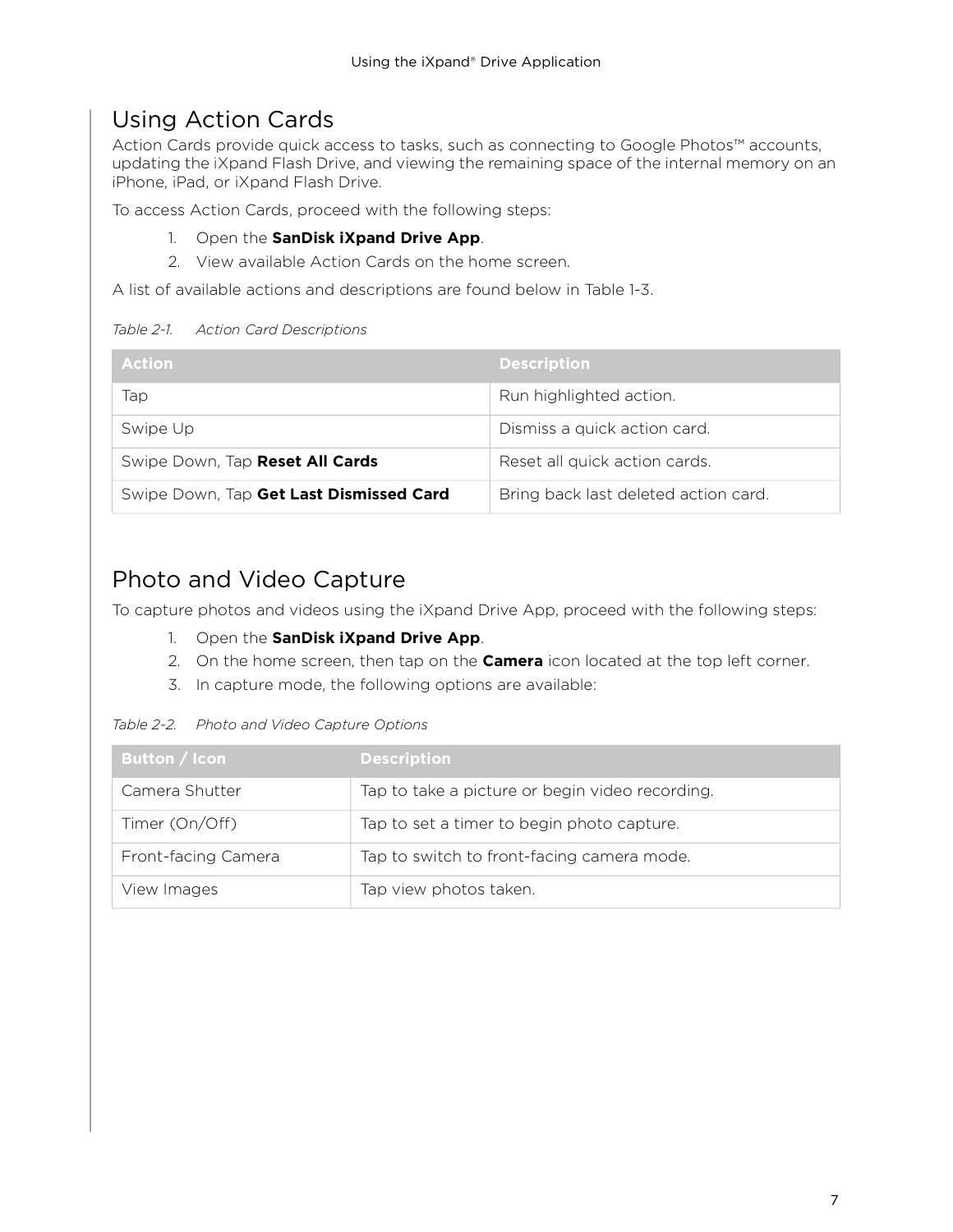### <span id="page-7-0"></span>File Management

The iXpand® Drive application allows users to view, copy, share, and delete media files on iPhone, iPad, PC, or a Mac computer.

### <span id="page-7-1"></span>View Files

Use the following steps to view files:

- 1. Open the **SanDisk iXpand Drive App**.
- 2. On the home screen, tap the **View Files** option.
- 3. Tap on a file folder to open, such as **Photos**, **Camera**, **Music**, or **Videos**.
- 4. Tap on a file to view.

#### <span id="page-7-2"></span>Copy Photos to iXpand Drive Device

- 1. Open the **SanDisk iXpand Drive App**.
- 2. On the home screen, tap the **Copy Files** option.
- 3. Tap **Copy Photos From Phone**.
- 4. Tap on photos to copy.
- 5. When finished, tap on **Copy to iXpand Drive**.
- 6. Select destination (or folder).
- 7. Tap **Copy Here** to complete transfer.

#### <span id="page-7-3"></span>Copy Files to iPhone or iPad

- 1. Open the **SanDisk iXpand Drive App**.
- 2. On the home screen, select **Copy Files**.
- 3. Select **Copy Files From the iXpand Drive**.
- 4. Select a file folder.
- 5. Tap on files to copy.
- 6. Tap **Copy to iPhone/iPad** to complete transfer.

Photo and video files are copied to the Camera Roll album on the iPhone or iPad. All other files copied to App Storage are only accessible using the iXpand Drive App.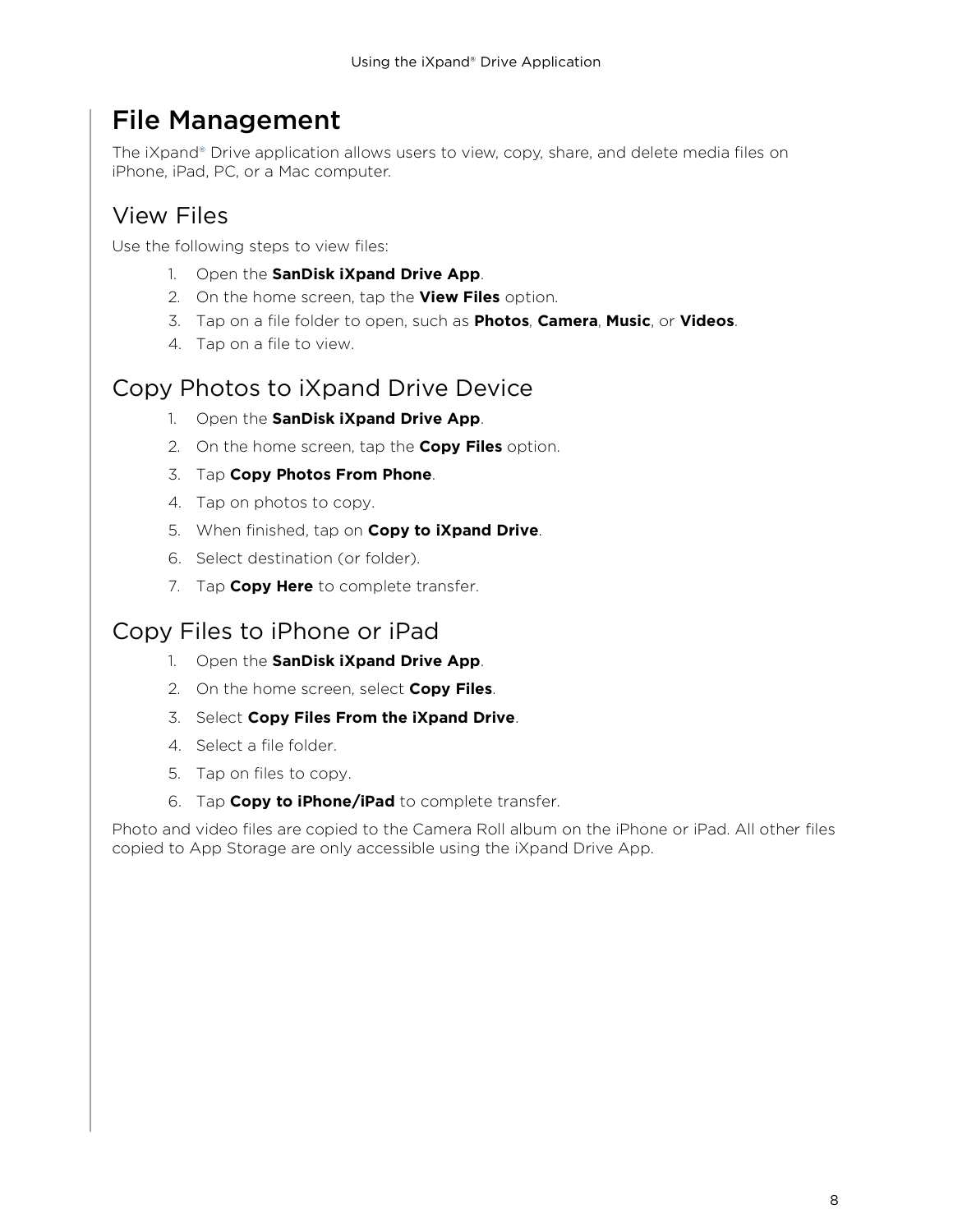#### <span id="page-8-0"></span>Transfer Files to Computer

To copy or move files from the iXpand Drive App onto a personal computer, proceed with the following steps.

- 1. Plug the iXpand device into the USB port.
- 2. Choose one of the following to access files:
	- **Windows**: If prompted, tap on Open Folder to View Files. Otherwise, open Windows Explorer and select the removable disk drive.
	- **Mac OS**: Locate and select the removable disk drive from the desktop.
- 3. Open desired folder.
- 4. Drag and drop files into the desired folder.

Note: The iXpand Flash Drive should not be used with a USB extension cable.

### <span id="page-8-1"></span>Share Files

Share files using the iXpand app in many ways including to the Google Photos platform from within the app.

- 1. Open the **SanDisk iXpand Drive App**.
- 2. Select **View Files** from the home screen.
- 3. Open file folder containing files to share.
- 4. Tap on the **Select** icon.
- 5. Select files to share.
- 6. Tap on the **More Options** icon.
- 7. Choose desired upload / share option.

#### <span id="page-8-2"></span>Delete Files

Warning: Performing this function will permanently delete selected files from the device.

Delete files using the iXpand Drive app with these simple steps:

- 1. Open the **SanDisk iXpand Drive App**.
- 2. Select **View Files** from the home screen.
- 3. Open file folder containing files to delete.
- 4. Tap on the **Select** icon.
- 5. Select files to delete.
- 6. Tap on the **Delete** icon.
- 7. Tap on **Delete** to confirm file deletion.
- 8. A progress bar will appear to indicate deletion progress.

Additionally, users can swipe left on a listed file to expand additional options. Simply tap on the **More Options** (vertical dots) icon to delete and share a selected file.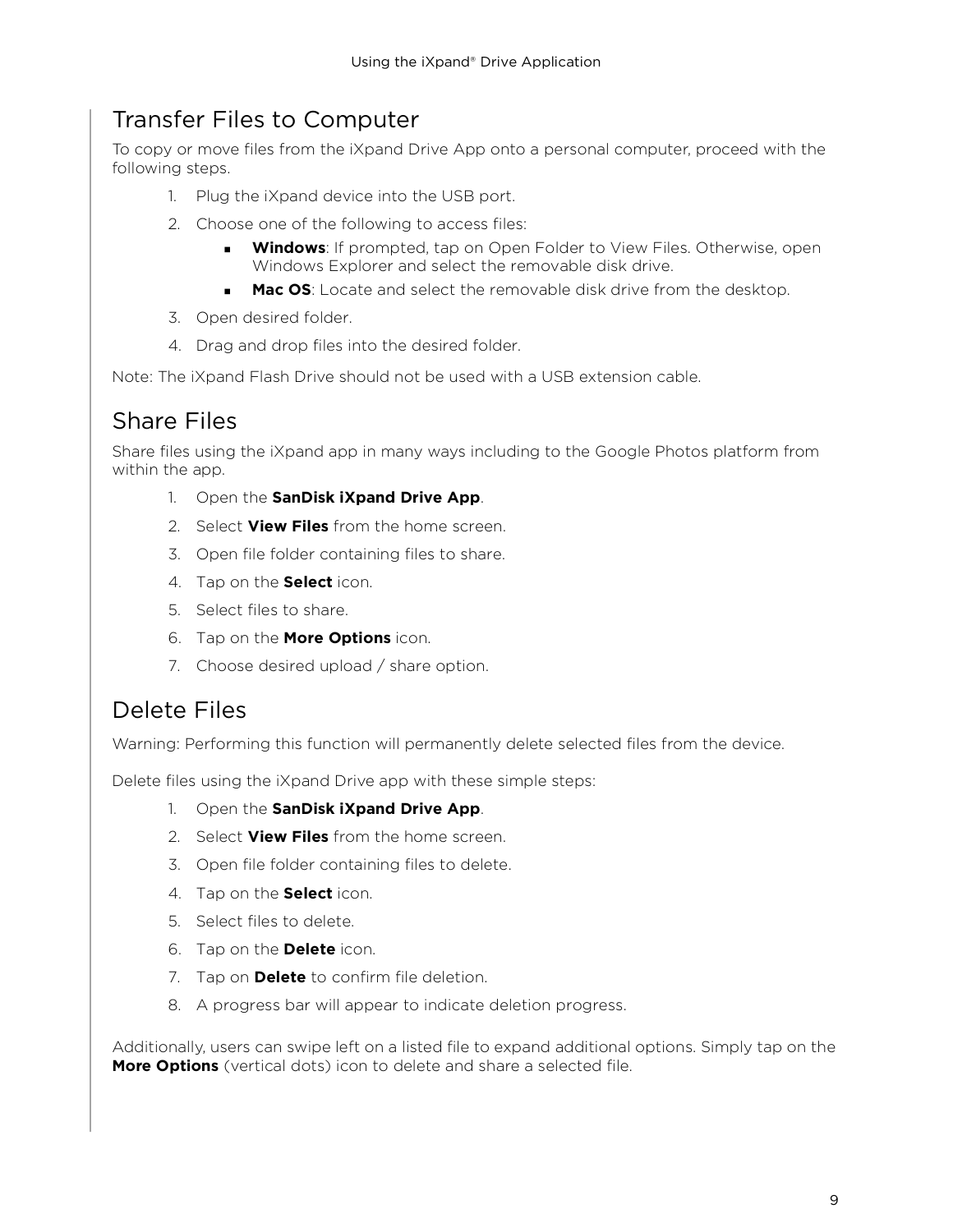## <span id="page-9-0"></span>Music Files

The iXpand Drive App combines music files located on a drive with the iTunes Library. Note, music files located within the iTunes Library will display an icon next to the file name.

#### <span id="page-9-1"></span>Play Music Files

- 1. Open the **SanDisk iXpand Drive App**.
- 2. Select **View Files** from the home screen.
- 3. Open the desired music file folder.
- 4. Tap on a music track to begin play.

| <b>Button / Icon</b> | <b>Description</b>                                       |
|----------------------|----------------------------------------------------------|
| Play / Pause         | Tap to play or pause a music track.                      |
| Next Track           | Tap to skip music track.                                 |
| Previous Track       | Tap to return to previous music track.                   |
| Lock                 | Tap to enable lock folder and editing capabilities.      |
| More Options         | Tap to select from available file share options.         |
| Repeat Options       | Tap to turn on/off repeat song and repeat folder option. |
| Delete               | Tap to delete file.                                      |

#### *Table 2-3. Music File Options*

Additionally, users can swipe left on a listed file to expand additional options. Simply tap on the **More Options** (vertical dots) icon to delete and share a selected file.

#### <span id="page-9-2"></span>Create Music Playlists

- 1. Open the **SanDisk iXpand Drive App**.
- 2. Tap on **View Files**.
- 3. Tap on the **Music** icon to view available music tracks.
- 4. To create a playlist, tap on **+ Create New Playlist**.
- 5. Name the playlist.
- 6. Tap on song titles to add to playlist.
- 7. Once finished, tap on **Create Playlist**.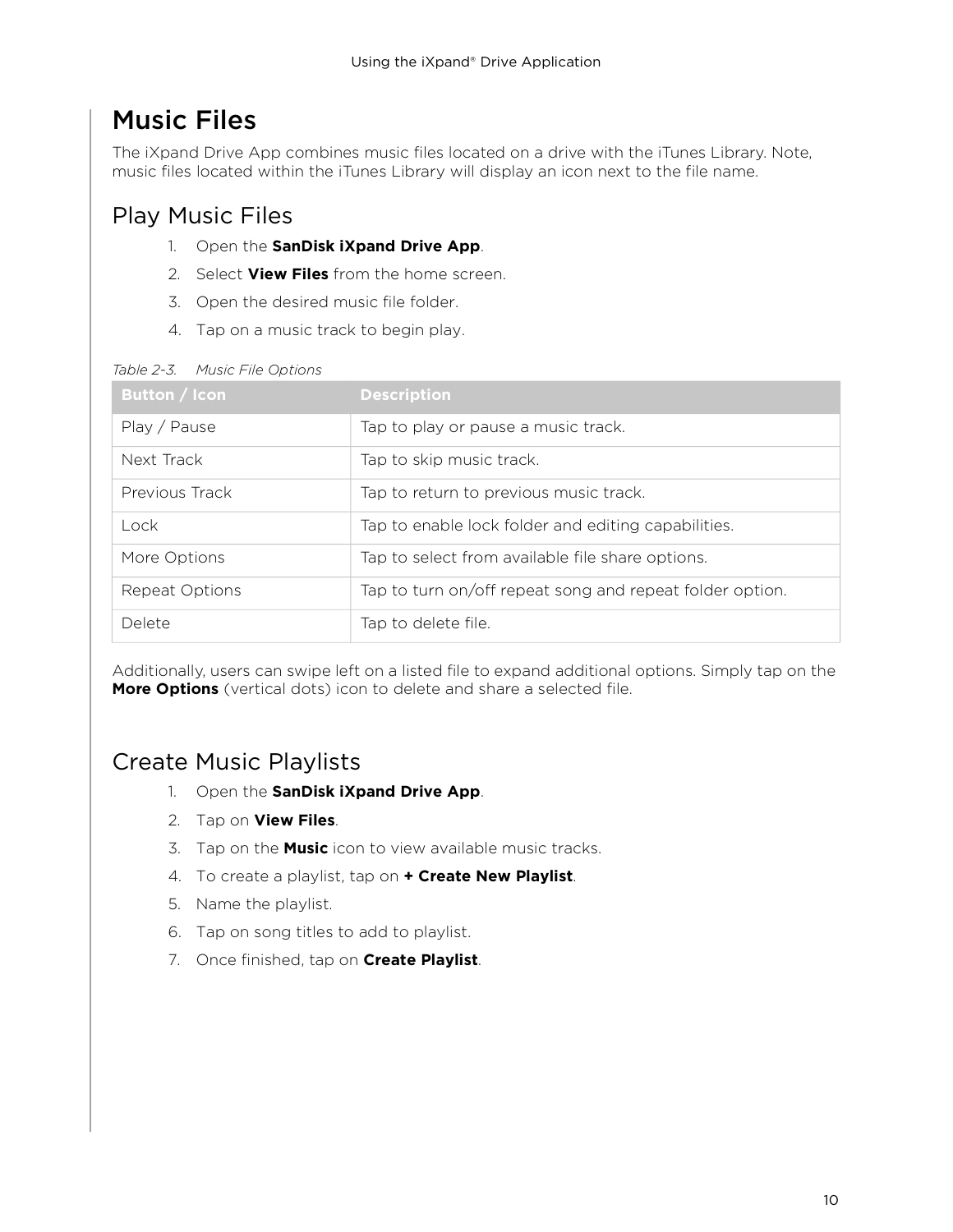## <span id="page-10-0"></span>Backup and Restore

Located on the home screen, the **Back Up and Restore** feature allows access to the following options:

- Back Up & Restore Photo Library
- Back Up Google Photos
- Back Up & Restore Contacts / Calendar

#### <span id="page-10-1"></span>Enable Automatic Backup

To manually turn on Automatic Backup, proceed with the following steps:

- 1. On the home screen, tap on the **Back Up and Restore** option.
- 2. Then, tap on **Back Up & Restore Photo Library**.
- 3. While in Camera Backup, toggle switch to turn Automatic Backup **On** or **Off**.

During the initial setup process, the iXpand Drive App will prompt the user to enable or disable the automatic backup feature.

#### <span id="page-10-2"></span>Backup Photo Library

To backup a photo library, proceed with the following steps:

- 1. On the home screen, tap on the **Back Up and Restore** option.
- 2. Tap on **Back Up & Restore Photo Library**.
- 3. Tap on **Back Up**.
- 4. If needed, tap on the **Pause icon** to halt the process.

Note: The iXpand Drive App requires permission to access the photo gallery. Additionally, backups may take longer than normal upon the first time. Once backup is complete, backup times may shorten as only newly added files will be copied to the iXpand Drive App.

#### <span id="page-10-3"></span>Restore Photo Library

The iXpand Drive app makes it easy to copy photos onto a new iPhone or iPad. To restore Photos from the iXpand Drive to an iPhone or iPad, proceed with the following steps:

- 1. On the home screen, tap on the **Back Up and Restore** option.
- 2. Then, tap on **Back Up & Restore Photo Library**.
- 3. While in Camera Backup, tap on **Restore**.

A copy of the photos from the selected source folder will be transferred to the camera roll. Photos with the same name will be duplicated to your Camera Roll when restored.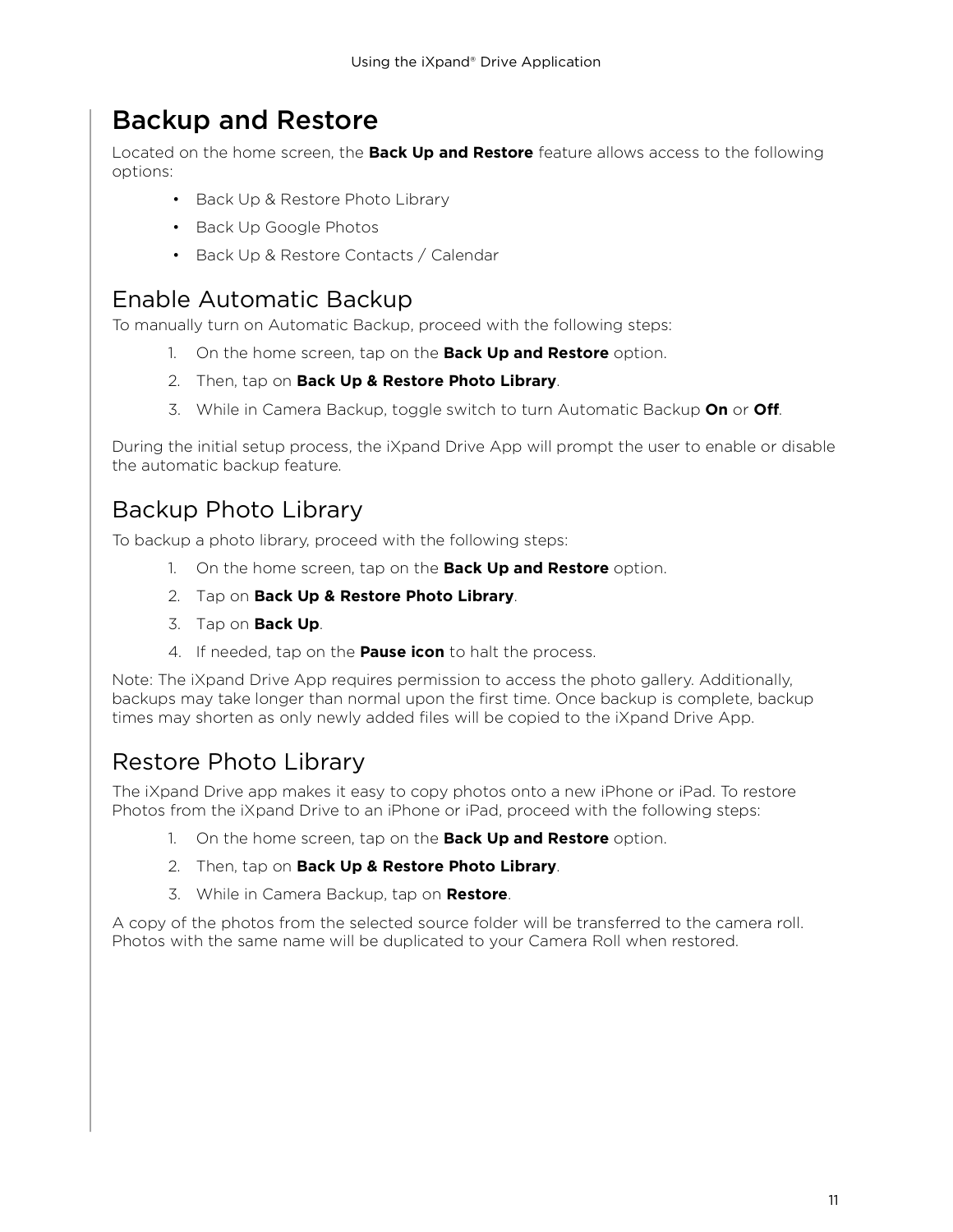#### <span id="page-11-0"></span>Back Up Google Photos

The iXpand Drive App can be used to back up your photos uploaded to your Google Photos account. To backup these photos, proceed with the following steps:

- 1. On the home screen, tap on the **Back Up and Restore** option.
- 2. Tap on **Back Up Google Photos**.
- 3. Tap on **Log In**.
- 4. Tap **Continue** to authorize application access to Google Photos account.
- 5. When prompted, enter corresponding username and password.
- 6. Tap **Continue** to approve Google Photos access to application.
- 7. Once connected, tap **Back Up**.

#### <span id="page-11-1"></span>Backup Contacts and Calendar

- 1. On the home screen, select **Back Up and Restore**.
- 2. Select **Back Up & Restore Contacts / Calendar**, then select **Back Up**.
- 3. Select desired contacts to backup, or tap on **Select All** to backup entire list.
- 4. Located at the bottom of the screen, select **Archive Contacts**.

#### Restore Contacts and Calendar

- 1. On the home screen, select **Back Up and Restore**.
- 2. Select **Back Up & Restore Contacts / Calendar**, then select **Restore**.
- 3. From the list provided, select desired contacts to restore.
- 4. Located at the bottom of the screen, tap **Restore**.
- 5. Contacts with the same name will be duplicated when the restore option is selected.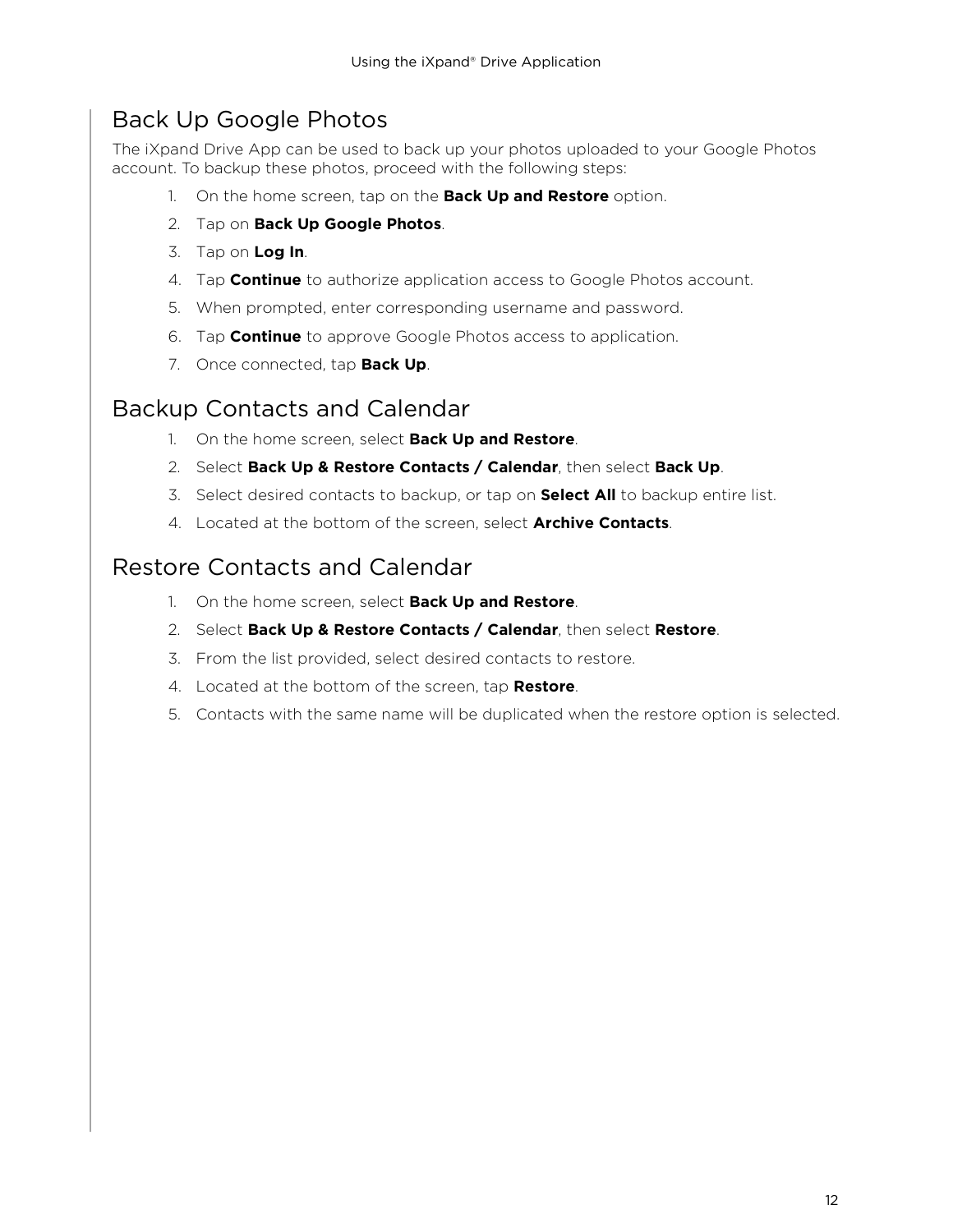# <span id="page-12-0"></span>File Security

To help keep your files secure with password protection, proceed with the steps listed below.

Warning: If password is lost or forgotten, locked files will no longer become available to access.

#### <span id="page-12-1"></span>Enable Security on iPhone or iPad

- 1. Open the **SanDisk iXpand Drive App**.
- 2. Tap on the **Settings** icon, then tap on **Security**.
- 3. Enable the security feature by tapping on the toggle switch.
- 4. When prompted, tap on **Enable**.
- 5. Enter and confirm a new password. If desired, add additional security with **Face/Touch ID Authentication**.
- 6. Enter a hint for your newly created password. Then, tap on **Create Password**.

Once security features are enabled, the following file folders will be created within the flash drive:

- SanDiskSecureAccess Vault
- SanDisk SecureAccess Vault Settings

Important: Do not delete SanDiskSecureAccess Vault Settings folder or security features will no longer be enabled.

### <span id="page-12-2"></span>Lock Files

Once security has been enabled per the instructions listed above, proceed with the following steps to help secure individual files:

- 1. Open the **SanDisk iXpand Drive App**.
- 2. Tap on files to select.
- 3. Tap on the **Lock icon**, located at the bottom of the screen.

All protected files are now moved to SanDiskSecureAccess Vault folder.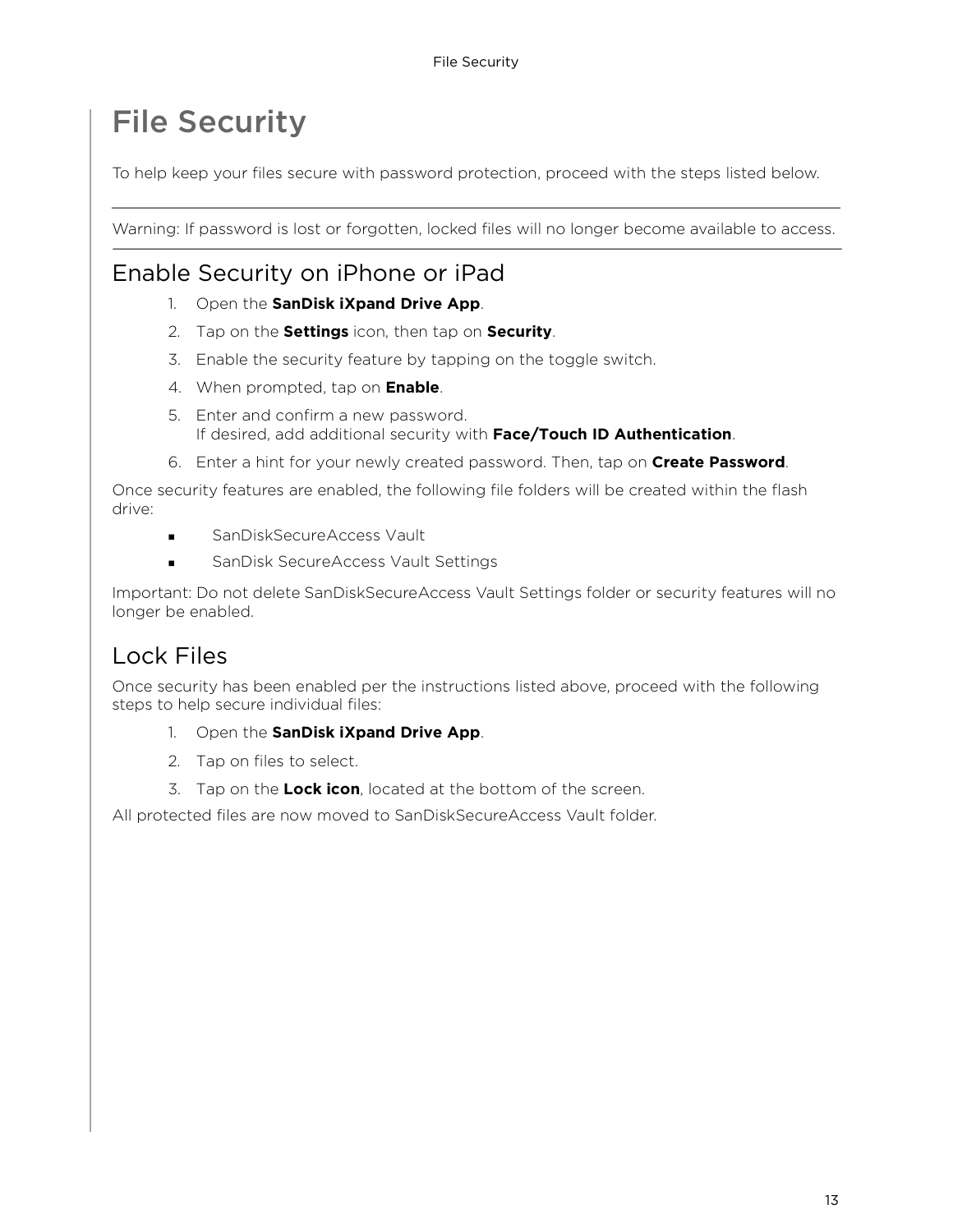#### <span id="page-13-0"></span>SanDisk SecureAccess Software

SanDisk SecureAccess® software is designed to help protect sensitive data via the SanDisk iXpand® Drive App. Protected files are moved into the SanDisk SecureAccess Vault and can only be accessed with a password<sup>1</sup>.

Warning: If password is lost or forgotten, locked files will no longer become available to access.

To access protected files on a Mac computer, proceed with the following steps:

- 1. On your PC or Mac, download **SanDisk SecureAccess** software via the following URL: kb.sandisk.com/downloads/app/answers/detail/a\_id/2399/kw/secureaccess
- 2. Select between **Download for PC** or **Download for Mac**.
- 3. Launch the software. Then, tap **Next** when prompted.
- 4. Read and accept the attached license agreement by selecting I accept the license terms.
- 5. Click **Next**.
- 6. Enter the password used to protect files on the iXpand Flash Drive. Select **Ok**.
- 7. Read additional guidelines and tap **Next**.
- 8. Access locked files or lock additional files using the below interface.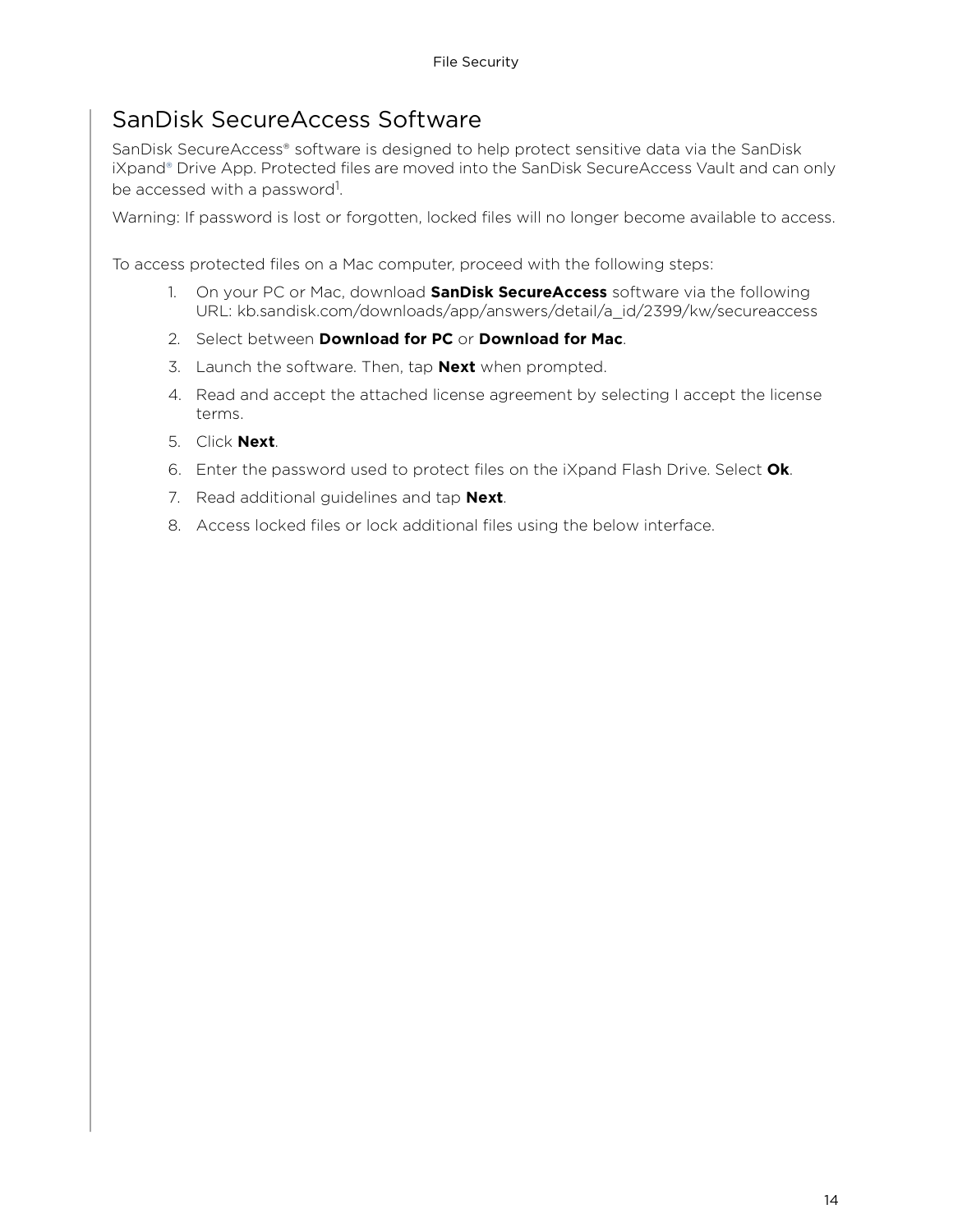# <span id="page-14-0"></span>iXpand Drive App Settings

### <span id="page-14-1"></span>Choose Between iXpand Storage and Device Storage

The iXpand Drive App makes it easy to switch between iXpand Drive and iPhone/iPad storage. Use the followings steps to switch between these two options:

- 1. On the home screen, tap on the **View Files** option.
- 2. Located at the top of the screen, tap on **iXpand** or **iPhone/iPad** to switch.

#### <span id="page-14-2"></span>Enable Photo Slideshow

- 1. Open the **SanDisk iXpand Drive App**.
- 2. Open the desired photo album/folder.
- 3. Tap on a photo to view.
- 4. Located at the bottom of the screen, tap on the **Play** icon to begin slideshow.

Note: Slideshow settings can be changed through the settings option located within the same screen. Additionally, the option to secure, share, and delete a photo is also available.

#### <span id="page-14-3"></span>Change Layout Menu

The iXpand Drive application allows users to change the default layout between Grid or List Views. This feature is available through the Layout Menu and following steps:

- 1. Tap on **View Files** options located on the home screen.
- 2. Tap on the **Layout** icon located in the bottom left-hand corner of the screen.

Note: The option to change the **Sort Order** and **Sort By** methods are also available through the layout menu.

### <span id="page-14-4"></span>Modifying Device Name

Personalize the flash drive to make it easier to identify when plugged into a PC or Mac computer.

- 1. Open the **SanDisk iXpand Drive App**.
- 2. Tap on the **Settings** icon, then tap on **Drive Name**.
- 3. In the text box, enter desired name for the drive. Then, tap **Ok**.

Note: Only alphabetic characters are supported when naming the files, no numbers or special characters are accepted.

### <span id="page-14-5"></span>Firmware Version and Update

SanDisk regularly releases updates for the iXpand Drive App to constantly improve the user experience. When a firmware update is available and the drive is connected to an iPhone or iPad, the app will prompt the user to update their software.

Important: Do not disconnect the drive while app update is in progress.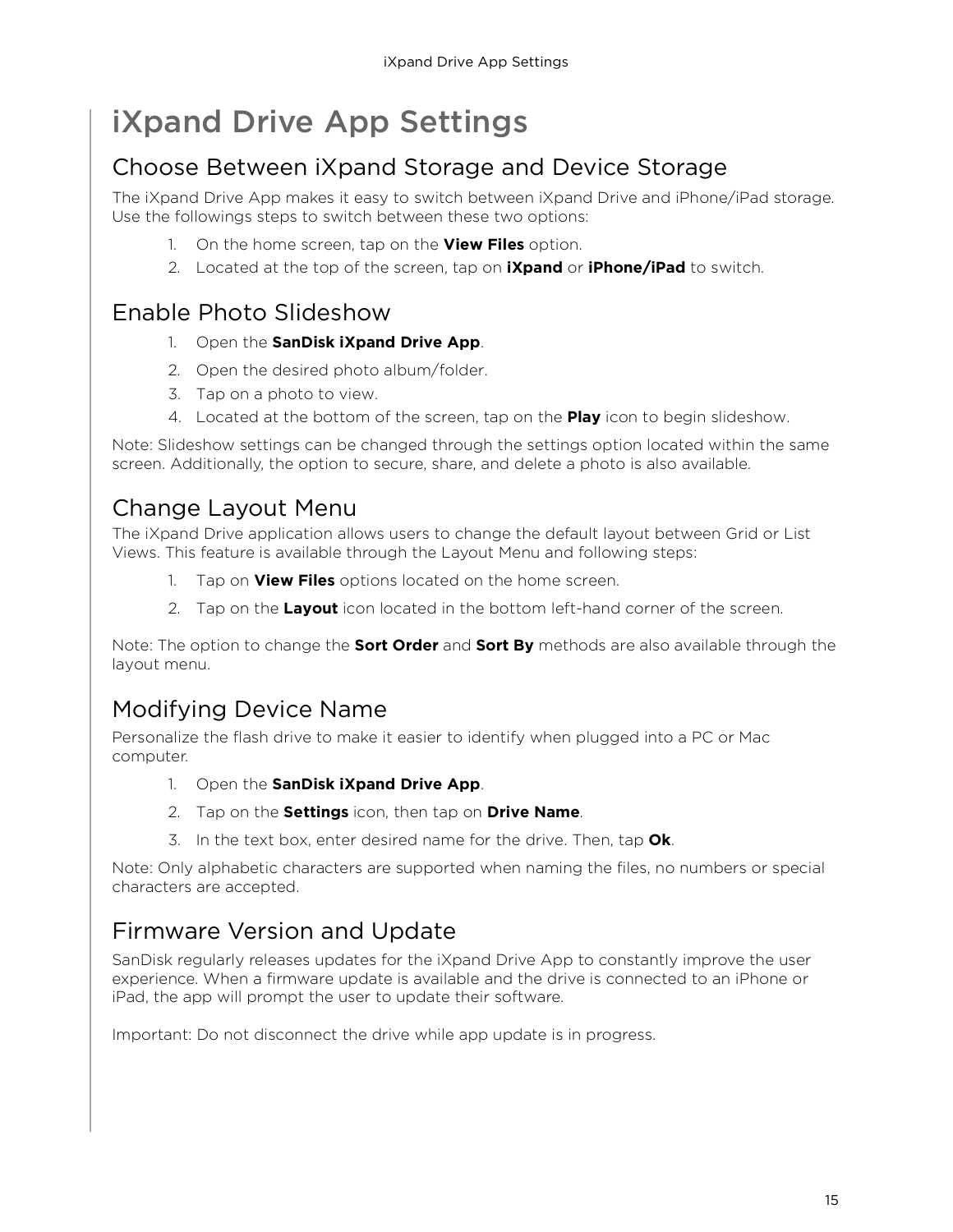### <span id="page-15-0"></span>About the SanDisk iXpand App

Learn more about additional features, firmware version, additional tutorials, and much more.

To access, proceed with the following step:

- 1. Open the SanDisk iXpand Drive App.
- 2. Tap on the **Settings** icon.
- 3. Select from the following options:

| <b>Option</b>          | <b>Description</b>                                                                |
|------------------------|-----------------------------------------------------------------------------------|
| Help                   | Tap to access walkthrough tutorials and helpful tips.                             |
| About                  | Tap to learn about firmware version, privacy statements and<br>legal information. |
| Drive Name             | Tap to edit drive name.                                                           |
| Clear Cache            | Tap to delete cookies and app data.                                               |
| Security               | Tap to enable additional security protections.                                    |
| Feedback               | Tap to send SanDisk feedback and comments.                                        |
| Anonymous Data Sharing | Tap to enable anonymous sharing of application data with<br>SanDisk.              |

*Table 4-1. Settings Options and Descriptions*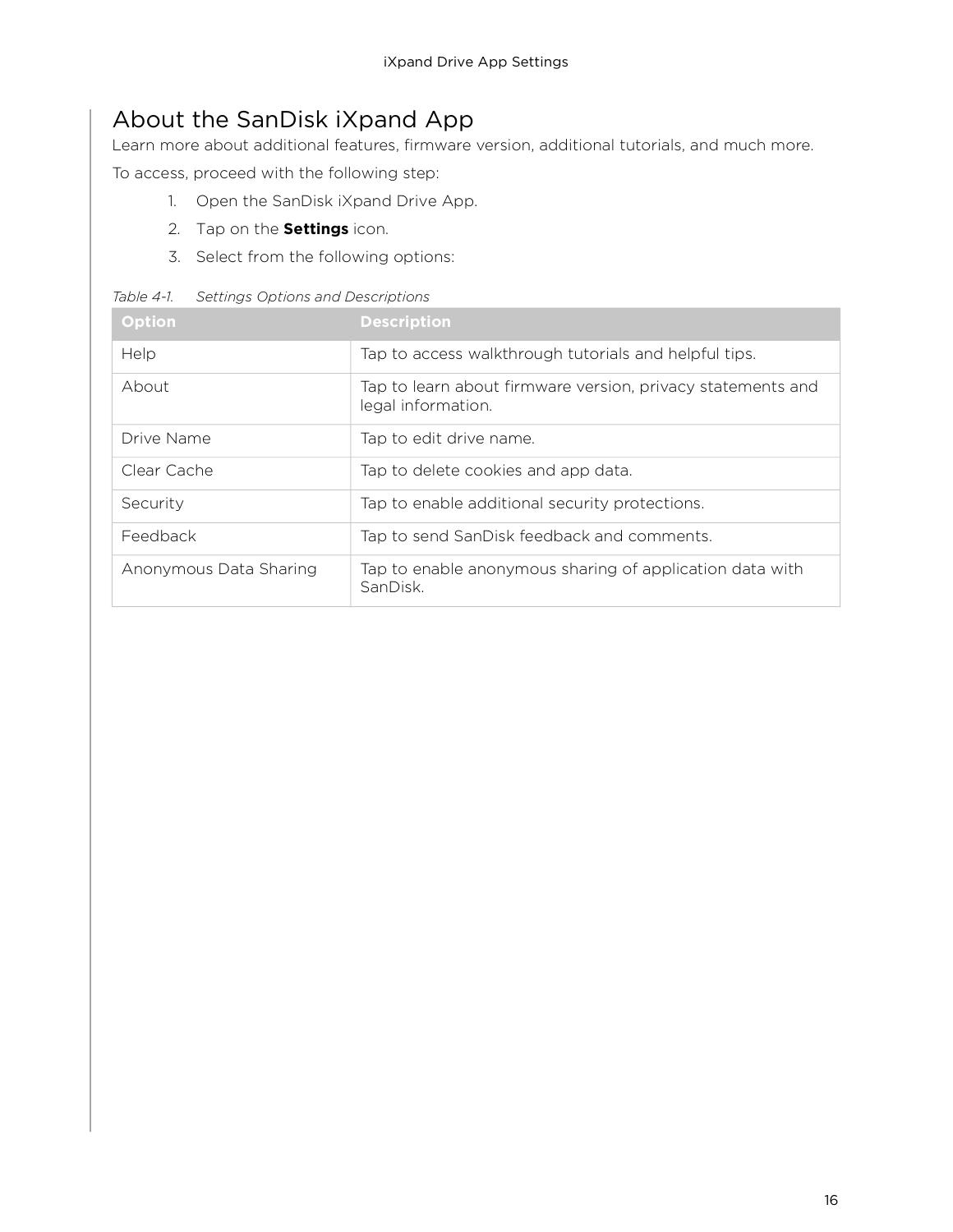# <span id="page-16-0"></span>Troubleshooting and Support

## In-app Support

To access an opening walk-through, getting started guide, and online support, proceed with the following steps:

- 1. Go to Menu, then tap on **Help**.
- 2. Select from application walk-through, getting started guide, or online support.

# Online Support

For further assistance, check out the support page for iXpand Flash Drive available at: sandisk.com/support/ixpandflashdrive

1

Password protection is supported by iOS 8.2, Mac OS X v10.8, Windows Vista®, Windows® 7, Windows 8 and Windows 10.

#### FCC CLASS B INFORMATION

NOTE: This device has been tested and found to comply with the limits for a Class B digital device, pursuant to part 15 of the FCC Rules. These limits are designed to provide reasonable protection against harmful interference in a residential installation. This device generates, uses and can radiate radio frequency energy and, if not installed and used in accordance with the instructions, may cause harmful interference to radio communications. However, there is no guarantee that interference will not occur in a particular installation. If this device does cause harmful interference to radio or television reception, which can be determined by turning the device off and on, the user is encouraged to try to correct the interference by one or more of the following measures:

- Reorient or relocate the receiving antenna.
- Increase the separation between the device and receiver.
- Connect the device into an outlet on a different circuit.
- **Consult the dealer or an experienced radio/TV technician for help.**

Any changes or modifications not expressly approved by the manufacturer could void the user's authority to operate the device.